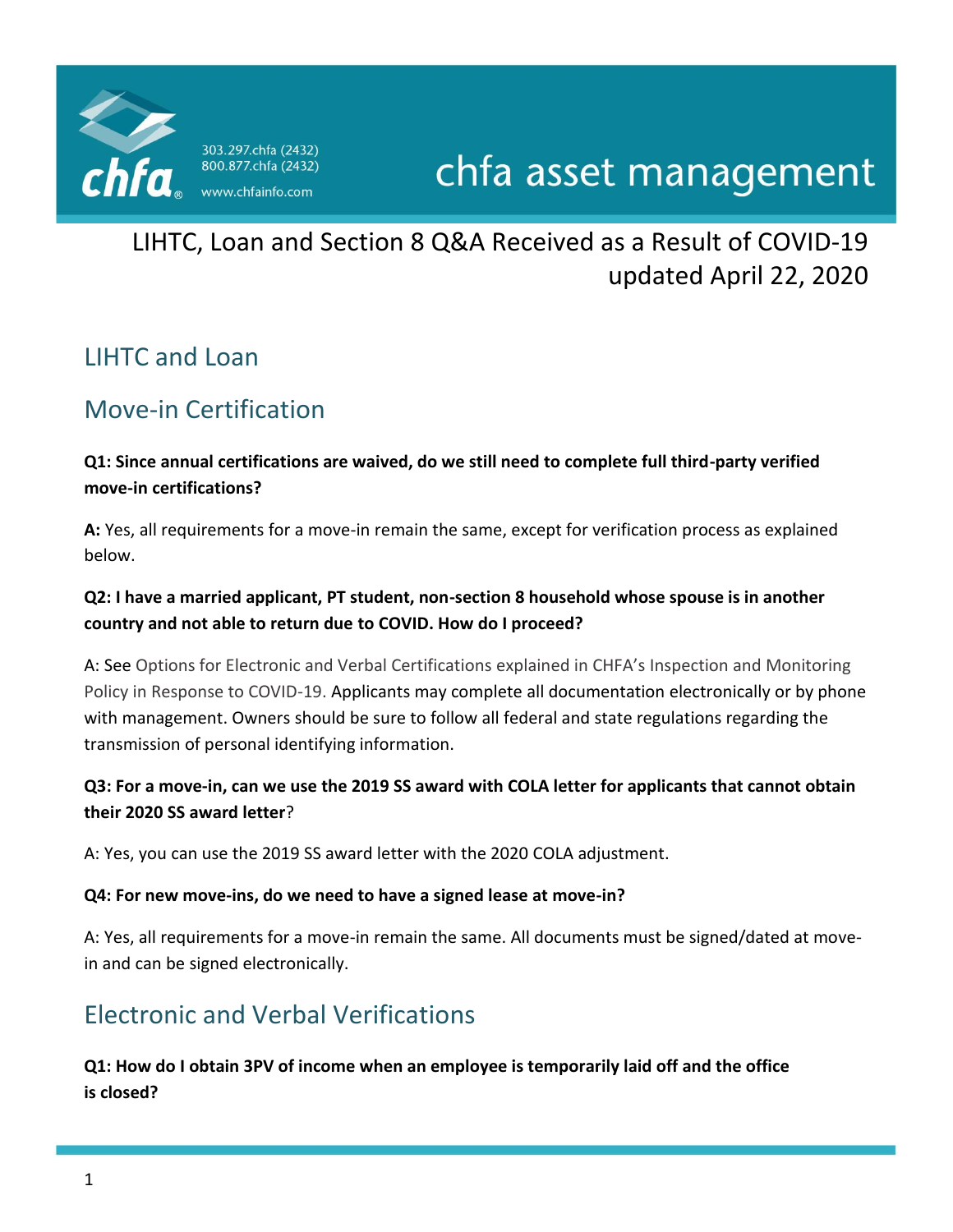A: If electronic or verbal verification is not available, the owner can obtain documentation provided by the resident (i.e., the three most recent consecutive paystubs).

## **Q2: How should unemployment benefits be counted if the applicant/resident has applied for the new benefits under the CARES Act?**

A: Unemployment benefits should only be counted if the applicant/resident has received confirmation that they will be receiving benefits, including the specific time period and the amount. *The additional amounts received under the CARES Act is excluded from income.*

**Q3: What if we cannot complete a Verification of Student Status for full-time student status with the University? They will not answer the phone and I have sent emails twice with no reply.**

A: The applicant/resident can supply enrollment documentation

### **Q4: For self-employed persons that require a 2019 tax return, how should the certification be processed if the 2019 tax return is not available?**

A: Refer to CHFA's compliance manual on how to verify income when taxes have not been filed. If this is due to COVID delays, please add a clarification record to the file.

### **Q5: Can we obtain self-certifications with clarification record to document residents losing their jobs and they are unable to produce pay stubs, (i.e. Uber, self-employment)?**

A: Yes, self-certifications via verbal or electronic is acceptable with a clarification record.

## **Q6: We have a lease-up of a 176 unit, LIHTC property starting May 1st, any guidance on what forms/verifications are mandatory?**

A: Eligibility and leasing processes have not changed. Please use CHFA's File Requirements Checklist found at [https://www.chfainfo.com/arh/asset/LIHTCForms/File\\_Requirements\\_Checklist\\_LIHTC.pdf](https://www.chfainfo.com/arh/asset/LIHTCForms/File_Requirements_Checklist_LIHTC.pdf)

#### **Q7: On self-certifications do we need to obtain third-party verifications of assets?**

A: No. Self-certifications do not require third-party verifications of income or assets.

### **Q8: For full certifications, do we need a separate certification of student status form if it is included in the certification questionnaire?**

A: No. If the certification questionnaire includes the information on student status, a separate form is not required.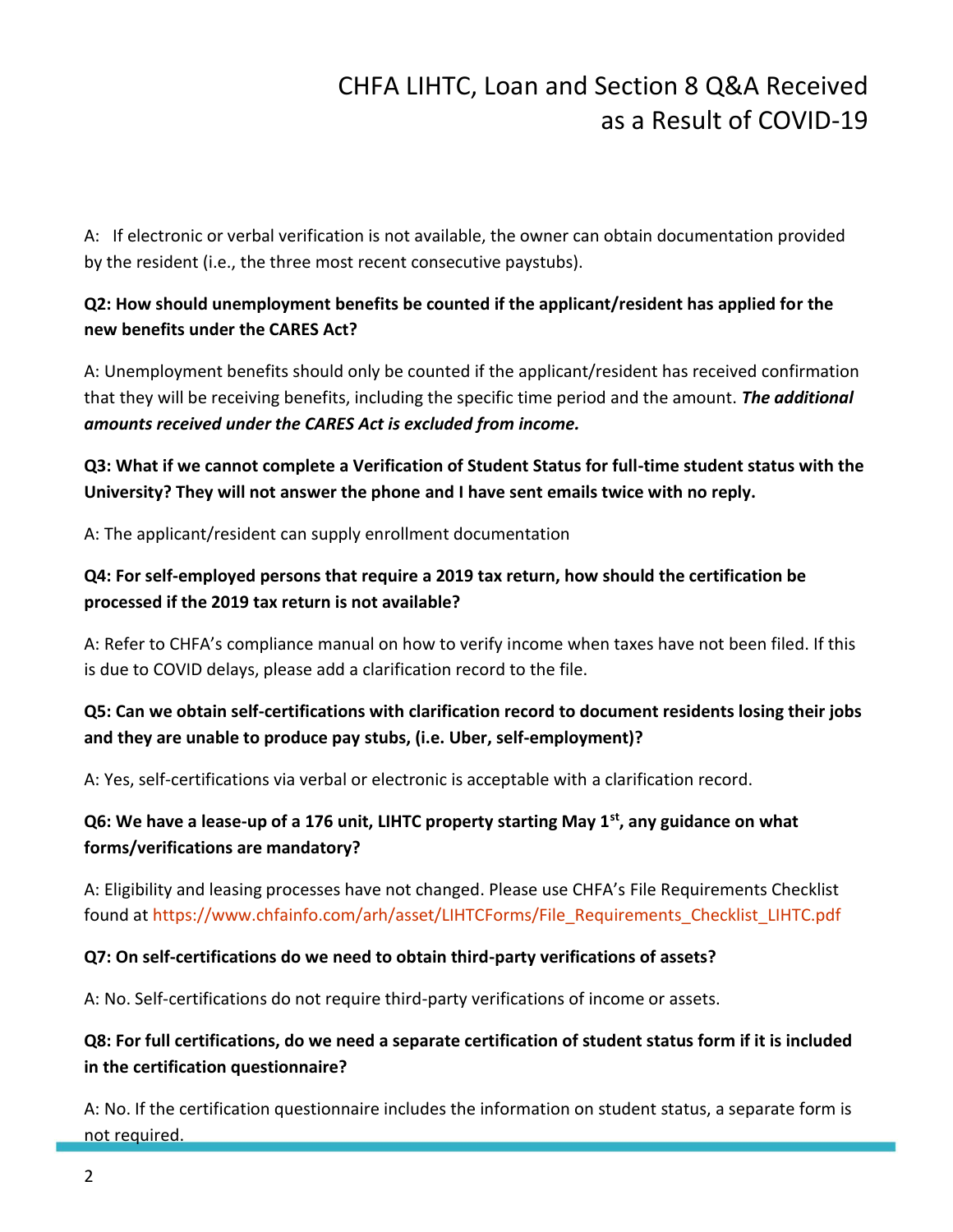### **Q9: Can management obtain all self-certification questions via telephone and use a file clarification with CHFA COVID notice for ARs?**

A: Yes, this is explained under the verbal verification section.

## Electronic Signatures

## **Q1: Does electronic signatures include Fax/emailed copies? Not all residents understand the DocuSign?**

A: Yes, signatures may be provided via fax or email. Owners should be sure to follow all federal and state regulations regarding the transmission of personal identifying information.

### **Q2: How do we obtain a signature if electronic signature is not available?**

A: See Options for Electronic and Verbal Certifications explained in CHFA's Inspection and Monitoring Policy in Response to COVID-19. Certifications may be conducted verbally and must include confirmation that management will have the resident sign all documents, true and correct, when it becomes feasible to do so.

### **Q3: If we get unauthenticated electronic signatures via email/fax are we able to do that with all forms including the TIC? And would we need to go back and get wet signatures?**

A: Yes, all documents including the TIC can be signed electronically. If unauthenticated, the resident will need to go in and sign and date all documents once the federal/state orders have been lifted.

## **Q4: If we are obtaining electronic signatures that are date/time stamped, are those only accepted without the wet signature for the duration of COVID or can we use moving forward, after COVID?**

A: Yes, electronic signatures that are date/time stamped will be allowed moving forward.

**Q5: If our software does not date stamp and authenticate signature but provides a log of what the resident did, including date and time documents were signed, does that work? It is not indicated on each document.**

A: No. CHFA requires each document to be date/time stamped if using electronic signature.

**Q6: Are electronic signatures only for move-in certifications and leases and TICs, or can we do electronic signatures for recertifications, with clarification record?**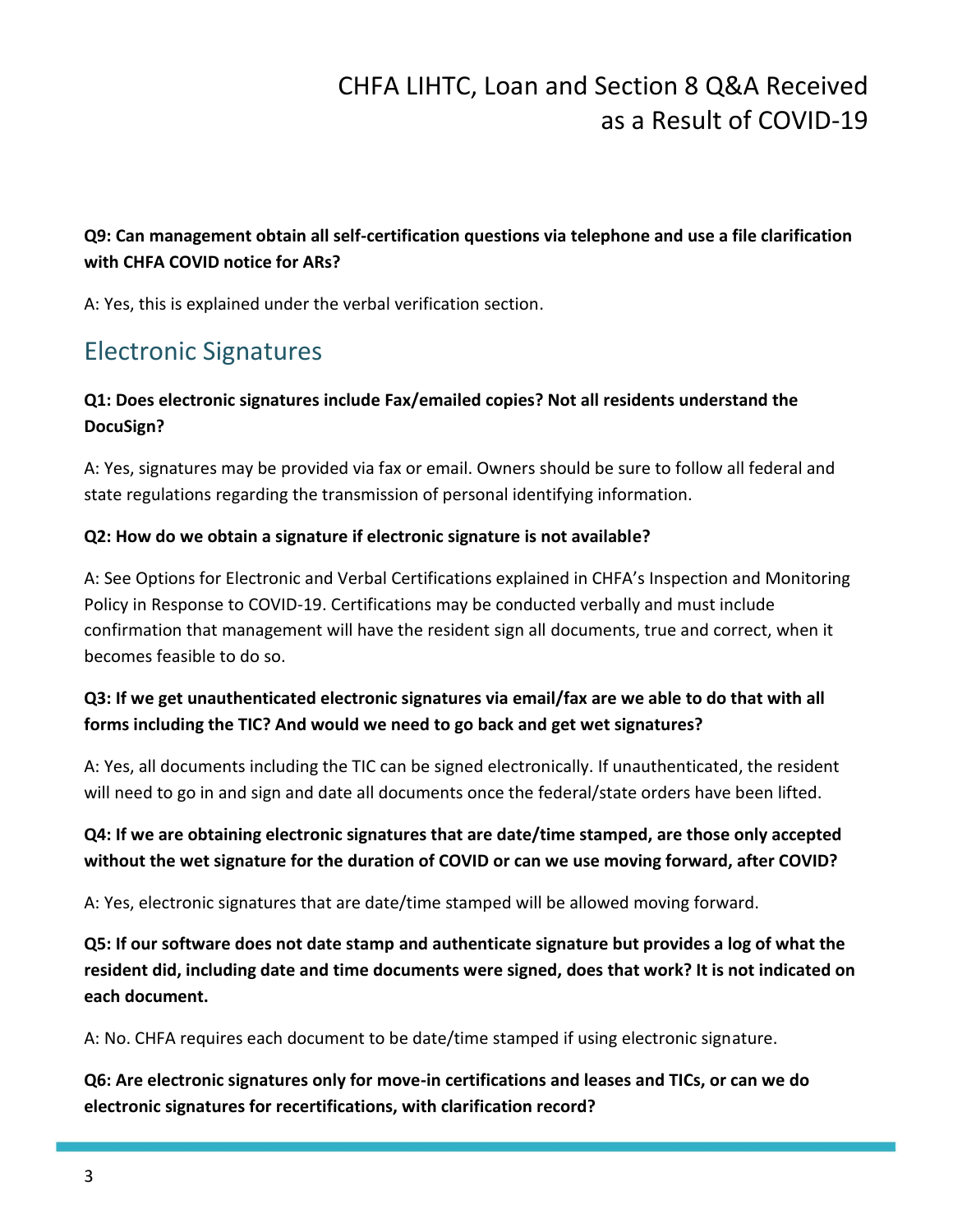A: If you obtain electronic signatures that are authenticated by software, not just typed, you do not need to go back and obtain a wet signature later. Electronic signatures can be used for any type of certification, not just move-ins.

### **Q7: If we have the tenant fill out documents via telephone, can we mail the tenant the paperwork to have them sign?**

A: Yes, you can mail or else wait until the time is feasible to have them come in and sign.

### **Q8: Do we need to do a self-cert saying how we got the documents signed and when we are going to have the tenant back in?**

A: Yes, please use a clarification record to document the file.

## Calculation of Income

## **Q1: Does CHFA have guidance on temporary pay increases? Example, Amazon is giving an employee \$2 raise through the end of April. This may continue if the threat lasts longer. How should we calculate income?**

A: See Calculating Annual Employment Income in CHFA's Inspection and Monitoring Policy in Response to COVID-19. If an employed household member receives an increase in hours or wages related to COVID-19, the additional income should be calculated for the time period specifically stated by their employer. Management should not base calculations on potential or unverified extensions.

### **Q2: When calculating year-to-date income, would we take a loss of income into consideration if it is verified by the employer.**

A: Yes, if verification of the loss is provided (i.e. the employer states the employee will have a loss of hours, layoff, etc.).

**Q3: With calculating unemployment, per the handbook, the annualization of unemployment specifically requires you to multiply by 52 weeks even if 3rd party states it is for a shorter timeframe. This is par. 5-5A1 on p. 5-3.**

A: If the property is Section 8 use 52 weeks. For the LIHTC/Loan program CHFA uses 26 weeks.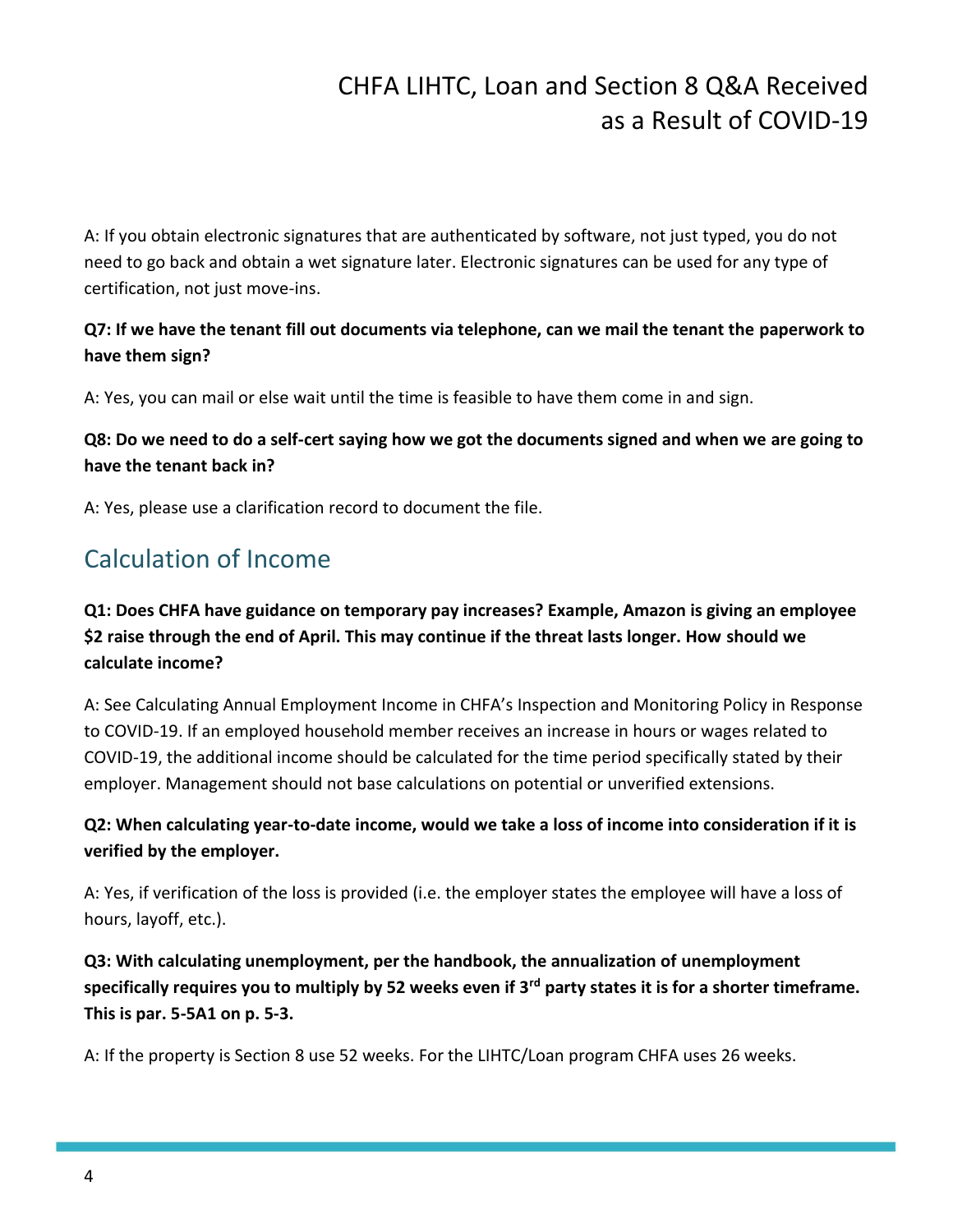## Annual Recertifications

#### **Q1: Since annual certifications are waived for 2020, does this include past due recertifications?**

A: NO. The effective date for the annual recertification waiver is March 27, 2020, the date it was announced via eNews. Any overdue recertifications as of March 27, 2020 must be documented and clarified accordingly based on management's policy prior to the release of the eNews.

#### **Q2: Do we need to complete a tenant income certification (TIC) with the student status?**

A: No. See Annual Recertifications in CHFA's Inspection and Monitoring Policy in Response to COVID-19. For waived recertifications, the only documentation required will be:

- A clarification record regarding the waiver (e.g., a copy of this notice), and
- A Student Status Certification, if applicable.

#### **Q3: Is it an option to continue recertifications via phone or electronic?**

A: Yes, you can absolutely continue to conduct annual recertifications if you prefer.

## Student Status

### **Q1: Certification of student status for the household must be completed by 12.31.20. Can management complete these over the phone?**

A: Yes. See Options for Electronic and Verbal Certifications in CHFA's Inspection and Monitoring Policy in Response to COVID-19. For Student Status Certifications, the resident must sign and date the form as soon as it's feasible and no later than 12.31.20.

### **Q2: Since CHFA does not monitor or require student status for PY15 properties, what documentation needs to be in the file for the 2020 annual certification?**

A: A clarification record regarding the waiver (e.g., a copy of CHFA's Annual Recertification waiver eNews).

#### **Q3: What if the PY15 property is funded with Private Activity Bonds? What must be in the file?**

A: If the PY15 property is financed with PABs, the file must include a clarification record regarding the waiver, and a student status certification completed by 12.31.2020.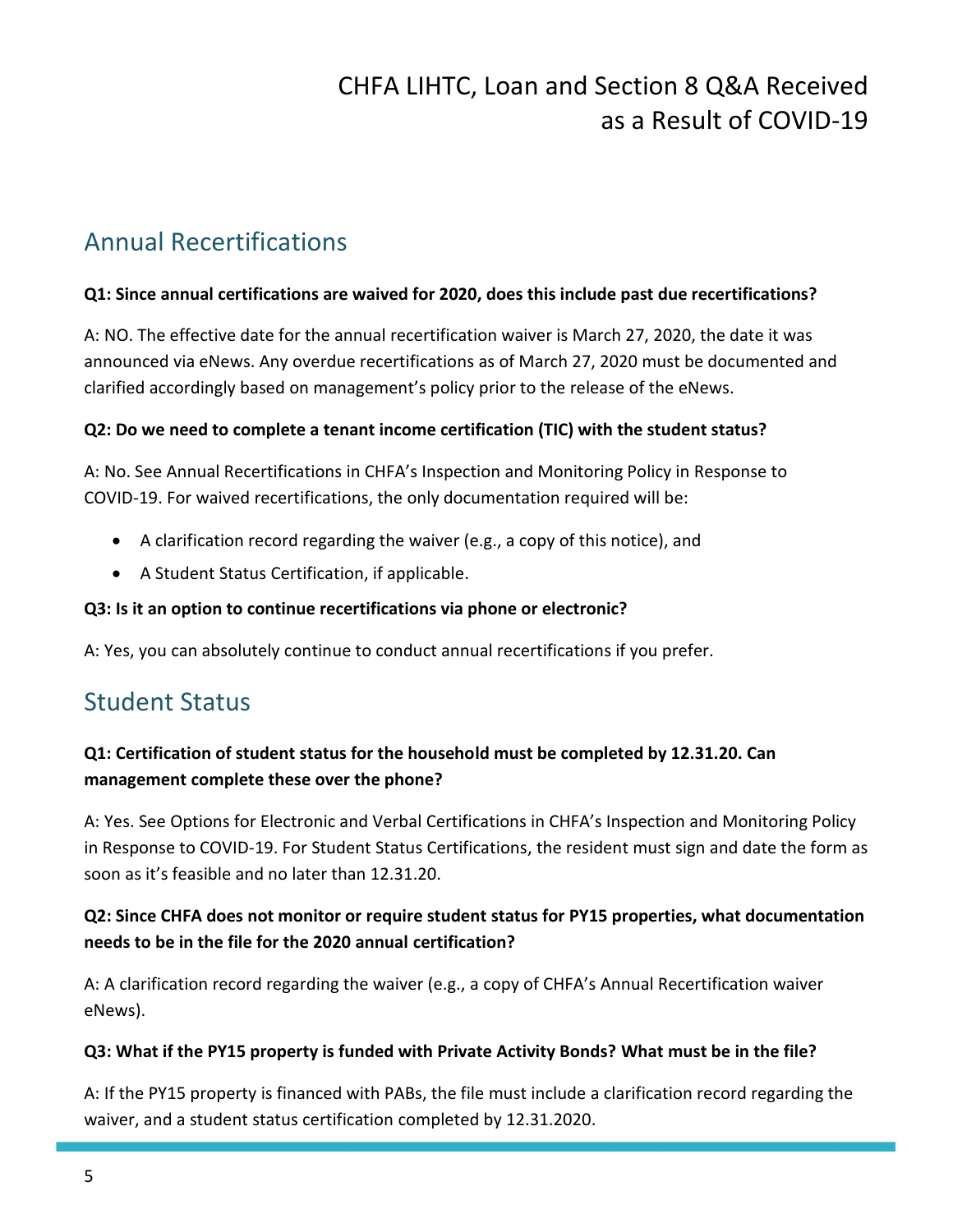## Web Compliance Management System (WCMS)

#### **Q1: How do we fill in WCMS if only student status must be verified?**

A: For annual recertifications due March 27, 2020 – December 31, 2020, no data entry is required in WCMS. Any annual recertifications effective and/or completed prior to March 27, 2020 must be entered in WCMS.

### **Q2: Do all move-in/initial, move-outs, interim certifications, and unit transfers need to be entered in WCMS?**

A: Yes. All move-ins, move-outs, interim certifications, and unit transfers must still be entered in WCMS as they occur.

### **Q3: How do we enter new rent and utility allowance rates in WCMS if we are not completing an annual TIC for the remainder of 2020?**

A: As always, WCMS entry is not required to reflect changes in rent or utility allowances. The owner will complete a lease or lease addendum to document the file to show the rent or utility allowance change.

## **Q4: With the recertification waivers- to confirm all we are updating in WCMS is the date of recertification, resident rent portion, housing portion, and utility allowance. Will all other information stay the same until the next recertification is complete?**

A: Same answer as Question 3. No entry is required.

#### **Q5: Do we need to add ARs previously completed for January thru March?**

A: Yes. Any annual recertifications completed and signed prior to March 27, 2020 must be entered in WCMS.

## Utility Allowance Updates

**Q1: Due to COVID-19 our offices are having a hard time getting residents to complete Xcel energy forms, and Xcel to provide utility estimates. Is there an extension on this deadline?**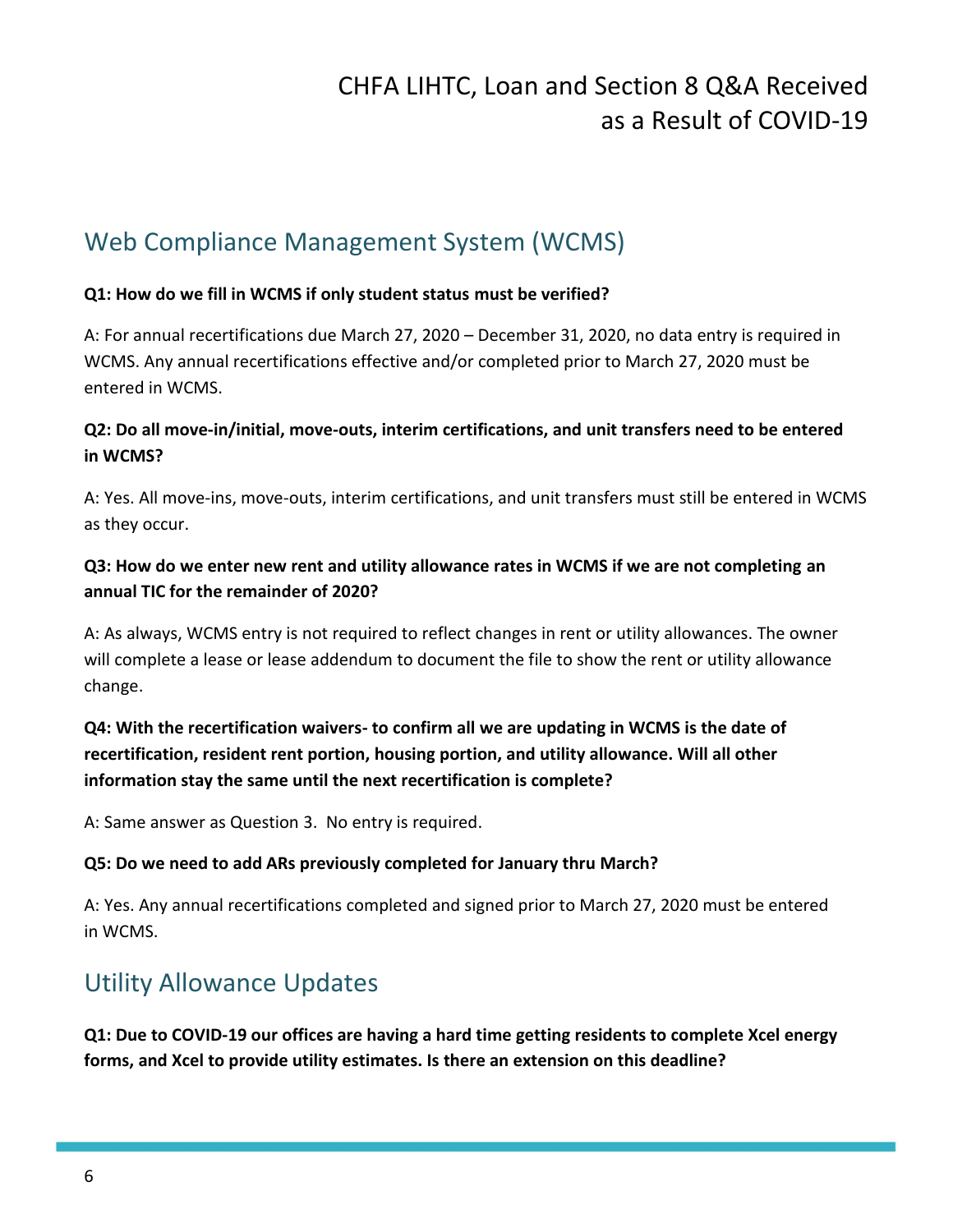A: For all utility allowance types, including the actual usage and rate estimate, the IRS and CHFA require that the utility allowance schedule is updated at least once during each calendar year. Therefore, an extension is not required. Please refer to CHFA's Utility Allowance Policy.

## Eviction and Late Fee Moratorium

### **Q1: The Cares Act was signed into Law on March 27, 2020. To protect residents for non-payment of rent and late fees being assessed. What about other lease violations?**

A: The CARES Act only provides protection for non-payment of rent and late fees, it does not cover lease violations for good cause. Contact your attorney for further guidance.

## LIHTC Allocation

**Q1: If you have a new tax credit building and all units must be leased prior to 12.31.20 or sooner, is there any guidance for his situation due to lack of being able to complete the lease-up process because of COVID.**

A: Consult with TC accountant/owner and check recent IRS publication regarding COVID.

## Physical Inspection and REAC

#### **Q1: For REAC, if the property is undergoing construction, are we still going to receive a score of 0?**

A: Only if you decline the 14-day REAC Inspection notification and again decline the reschedule within 7 days of the original Inspection. At the time of the Inspection, any construction work occurring that leaves any component unfinished such as the roof of a building, that will be scored as a deficiency (with a loss of points). If you have an upcoming REAC Inspection, you can notify HUD REAC on your scheduled Construction/Property Rehab and get guidance on their appeals process.

### **Q2: How do we prepare for REAC inspections if we are limiting movement around the property and limiting access to resident units?**

A:

- 1. Be clear regarding HUD, CDC and Local guidance.
- 2. Confirm you are scheduled for a REAC Inspection in 2020.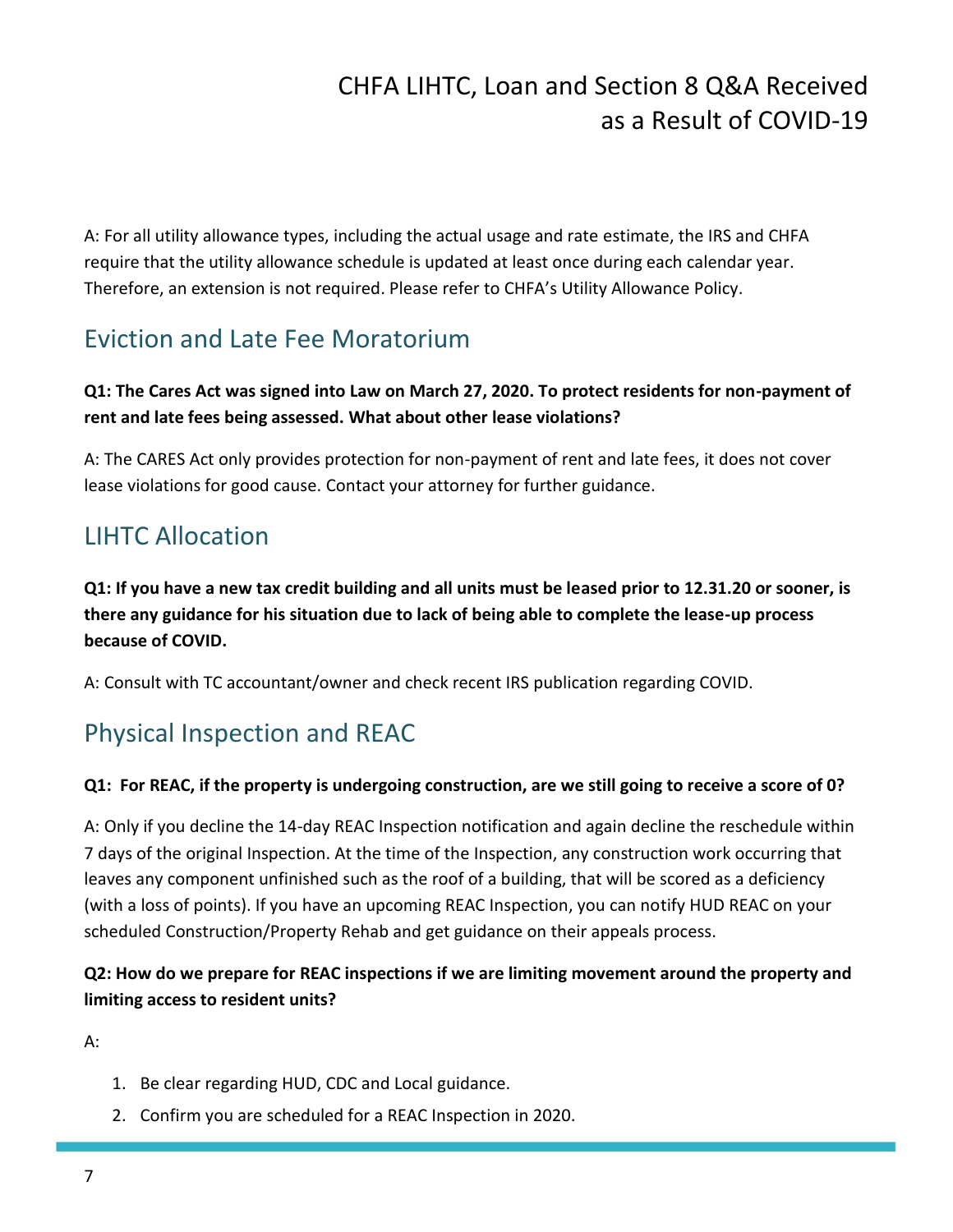- 3. Review your last REAC Inspection Report.
- 4. Are your inspection certifications current (within last 12 months) for your Elevators, Boilers, Fire Sprinklers, Backflow and Extinguishers?
- 5. Pre 1978- Do you have a copy of your Lead Inspection Report on Site?
- 6. Do your tenant files have a signed Lead Based Paint Acknowledgement?
- 7. Does your Organization allow for site inspections and repairs such as fencing, erosion, trip hazards, over grown vegetation, graffiti removal?
- 8. Does your Organization allow Inspections and repairs on Building Exteriors? Such as roof, gutters, siding, lighting, graffiti removal, etc.
- 9. Does your Organization allow Building System inspections and repairs? Such as electrical, plumbing, HVAC, etc.

#### **Q3: When will REAC inspections resume?**

A: Per HUD, the Inspections are postponed until further notice.

## Section 8 Properties and HUD Q & A

**For additional guidance on any Section 8 related COVID questions, please refer to HUDs Q & A at**: [https://www.hud.gov/sites/dfiles/Housing/documents/HUD\\_Multifamily\\_Corona\\_QA\\_FINAL.pdf](https://www.hud.gov/sites/dfiles/Housing/documents/HUD_Multifamily_Corona_QA_FINAL.pdf)

#### **Q1: For recertifications due April – July, is there a delay in processing them?**

A: You should process your recertifications in the normal time frame. You have until the 15<sup>th</sup> month to submit the annuals to TRACS before HQ will terminate the tenants.

**Q2: When calculating unemployment, per the handbook, the annualization of unemployment specifically requires you to multiply by 52 weeks even if 3rd party states it is for a shorter timeframe. This is par. 5-5A1 on p. 5-3.**

A: Yes, regular state unemployment is calculated using 52 weeks for Section 8.

**Q3: If we have a deceased resident where the parents are unable to come from Texas to get his personal belongings. Do we still need to move resident out within 14 days? And any guidelines on what to do with his belongings?**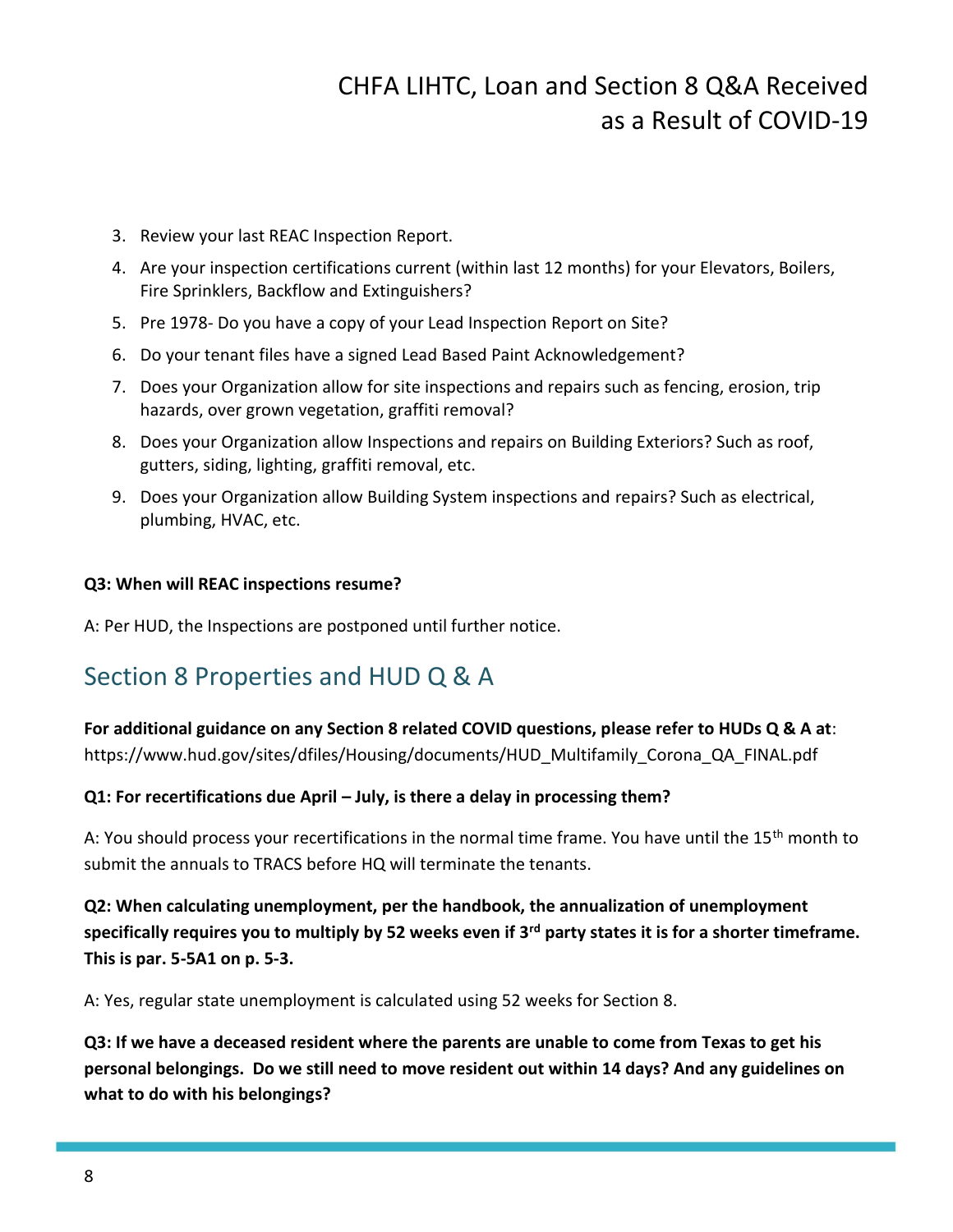**A:** For Project Based Section 8-The move out submitted for a deceased tenant is effective the day you take possession of the unit. However, you can only collect HAP for 14 days past the date of death. As far as the tenants' belongings, you should consult your attorney.

### **Q4: Can we obtain self-certifications with a clarification record to document residents losing their jobs and they are unable to produce paystubs, i.e. Uber, self-employment.**

A: HUD will allow assisted tenants that may have lost income due to COVID-19 to self-certify for annual or interim recertifications. Acceptable methods of verification of income for all recertifications, in order of acceptability, are provided in HUD Handbook 4350.3, paragraph 5-13, B and Appendix 3.

## **Q5: If we are obtaining electronic signatures that are time/date stamped, are those only accepted without the wet signature for the duration of COVID or can we use electronic signatures moving forward even after COVID?**

A: For Section 8 owners or tenants impacted by the COVID-19 virus, HUD will allow alternate signatures (e.g. copies or images of signatures sent by email, fax, or other electronic means) if original, "wet" signatures are obtained at a later date. Forms that will require original, "wet" signatures to be obtained at a later date include, but are not limited to, form HUD-9887/9887-A ("Applicant's/Tenant's Consent to the Release of Information"), form HUD-50059 ("Owner's Certification of Compliance with HUD's Tenant Eligibility and Rent Procedures"), lease agreements/addendums, family certifications of income (unemployment, zero income, etc.), and state lifetime sex offender forms.

### **Q6: Medical verifications are difficult to obtain right now as many physician's offices are staffed on limited basis, what can we do if residents do not have verifications of what they paid?**

A: The type of Medical expense would indicate what other forms of verification would be allowed per appendix 3 of the 4350.3. e.g. Receipts from the tenant are an acceptable verification.

**Q7: What guidance is out there from HUD, if someone is in the hospital and we are unable to verify all income from the tenant? What do we need to put on the 50059 for income since HUD is saying we cannot enter last year's information when completing the cert and using one of the 3 Extenuating Circumstances codes? We want to ensure the site does not fall below the 90% but we are at a loss what to put on the 50059 if we cannot use what we have.**

A: Family certification can be used if the information cannot be verified by another acceptable verification method. When family certification is used, owners must document the tenant file to explain why third-party verification was not available. During the COVID-19 National emergency, this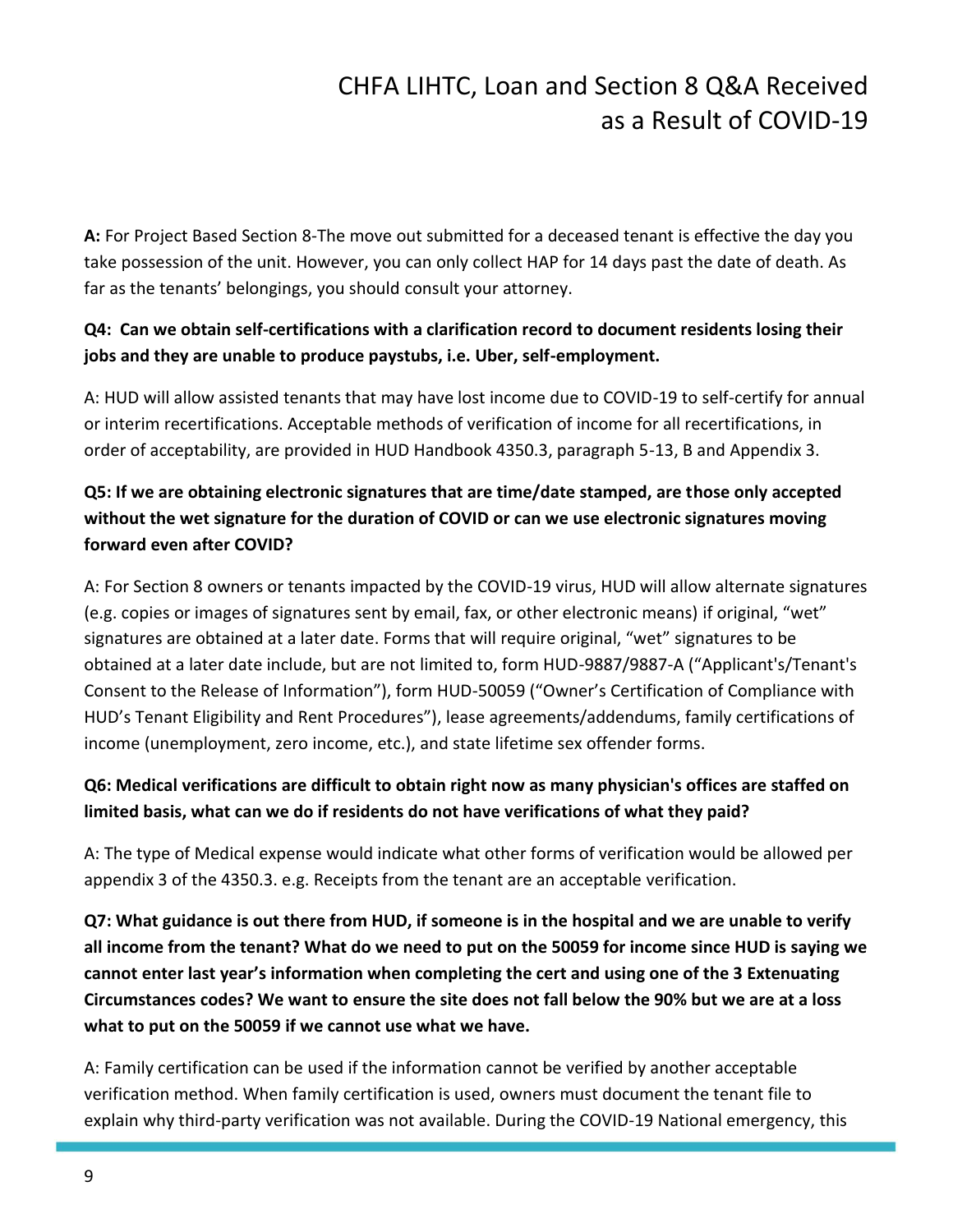certification can be provided to the owner by other means such as mail or email. The owner may consider collecting the original documents from the family later. If this is fixed income the COLA increase can be used if streamlining. Reminder that you have to the 15th month before HQ will terminate the assistance due to a late recert.

#### **Q8: Is HUD – 50059's part of the waiver of 2020 AR's?**

A: No, HUD 50059's must be completed as required by HUD. For more information, please refer to HUDS Q&A.

## **Q9: Since the State of Colorado is not yet distributing the \$600/week in federal unemployment benefits, but states on their website that all payments will be backdated as they work on updating their system, are we still to disregard these payments until it can be verified through their claim benefits page?**

A: Household stimulus payments of up to \$1,200 (which is technically an advance tax credit) and the temporary \$600 per week federal enhancement to unemployment insurance provided by the CARES Act are excluded in calculations of income. However, HUD notes that regular payments of unemployment insurance (issued by the state) are treated as income, as is customary under program rules.

### **Q10: For households that do not have scanning capabilities, can they use their smart phone to take pictures of the completed document and send via their smartphone?**

A: Tenants experiencing extenuating circumstances due to the COVID-19 virus can provide the owner with documentation for the recertification by email or other electronic delivery at the owner's discretion. Documentation includes, but is not limited to, paystubs, (Social Security) SS/Supplemental Social Security (SSI)/State Supplemental Program (SSP) awards, bank statements, and public assistance documents. If electronic documentation is received by the owner, and original documents are required by HUD Handbook 4350.3, REV-1, the owner must collect the original documents from the tenant later.

## **Q11: E-signatures have been suggested in lieu of in person witnessed signatures. This is difficult as we have closed our site business centers and many/most of our residents do not have access to internet or have computers. How are we to get e-signatures in this case?**

A: During the COVID-19 National emergency, this certification can be provided to the owner by other means such as mail or email. The owner may consider collecting the original documents from the